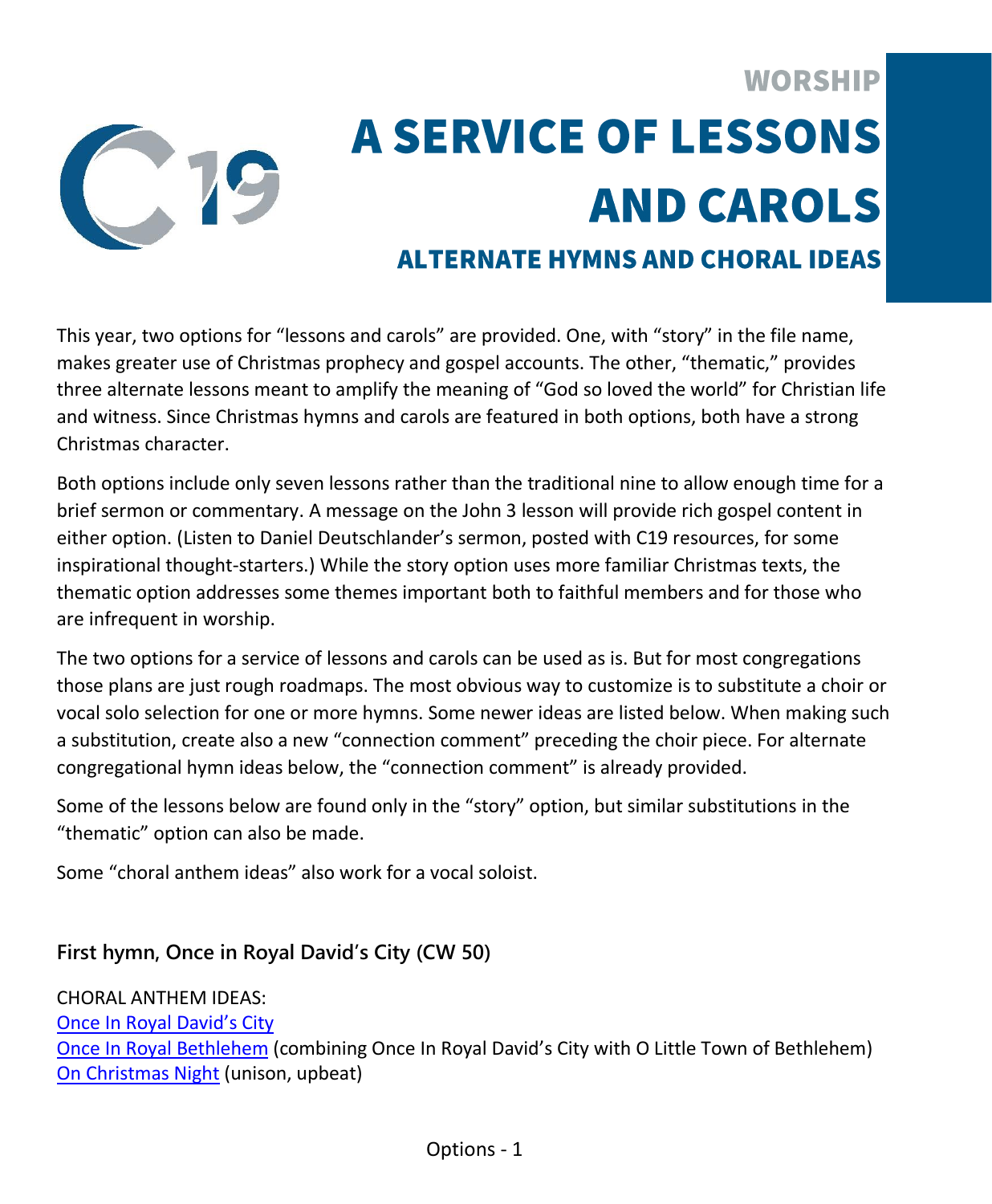### **Second hymn, "Creator of the Stars of Night"**

While the tune is not difficult, it is not well known. It is best for a soloist or choir to sing the first three stanzas or stanzas 1 and 3. Or:  $1 -$  soloist, unaccompanied;  $2 -$  all choir trebles, soft accompaniment; 3 – full choir. If one of these is not possible, use a more familiar hymn.

**Handbells** with "Creator of the Stars of Night": Ring the lowest E-flat during the lesson (or an open 5th: E-flat, B-flat), after the words noted below. Coordinate with the lector so that there is a very brief pause after the bell rings.

<sup>8</sup> Then the man and his wife heard the sound of the LORD God as he was walking in the garden in the cool of the day, and they hid from the LORD God among the trees of the garden. <sup>9</sup> But the LORD God called to the man, "Where are **you**?"

<sup>10</sup> He answered, "I heard you in the garden, and I was afraid because I was naked; so I hid."

<sup>11</sup> And he said, "Who told you that you were naked? Have you eaten from the tree that I commanded you not to eat from?"

<sup>12</sup> The man said, "The woman you put here with me—she gave me some fruit from the tree, and I ate  $it$ ."

<sup>13</sup> Then the LORD God said to the woman, "What is this you have done?"

The woman said, "The serpent deceived me, and I ate."

<sup>14</sup> So the LORD God said to the serpent, "Because you have done this, "Cursed are you above all livestock and all wild animals! You will crawl on your belly and you will eat dust all the days of your life.

<sup>15</sup> And I will put enmity between you and the woman, and between your offspring and hers; he will crush your head, and you will strike his heel."

After the lesson ends, begin a soft random ringing of a pentatonic bell chord (Eb, F, G, Bb, C). Let this random ringing continue for 8-10 seconds before the choir or soloist begins singing the first stanza. If you are unfamiliar with random ringing, see: [ringing randomly](https://blogs.lcms.org/2012/random-thoughts-on-ringing-bells-randomly/) or [bell ideas.](https://www.reformedworship.org/article/december-2002/ring-those-bells-ideas-using-handbells-worship)

A chord cluster may be rung at the end of the stanza, falling on the quarter note pulse after the last word is sung. Both the character of this hymn's plainsong melody and the mood of the text ("stars of night"/"dark of night") are reinforced by the mysterious bell accompaniment.

**Keyboard instead of handbells**: If handbells are not available, experiment with different sounds from a digital keyboard to achieve a similar effect. Use whatever "sustaining/fading" sound works best, not necessarily a bell sound. Or just use the hymnal setting, CW31, or have the choir or soloist sing the first stanza unaccompanied.

**Accompanying the congregation**: A 4-part setting is provided, CONDITOR ALME SIDERUM. (The version in CW is 3-part.) If this hymn is less familiar, the 4-part version will lead singing better than the 3-part.

**Stanza 3**: If only a soloist or the choir trebles sing stanza 1, the entire choir may sing stanza 3. Accompaniment options include CW31 (especially if the 4-part version is used for the congregation)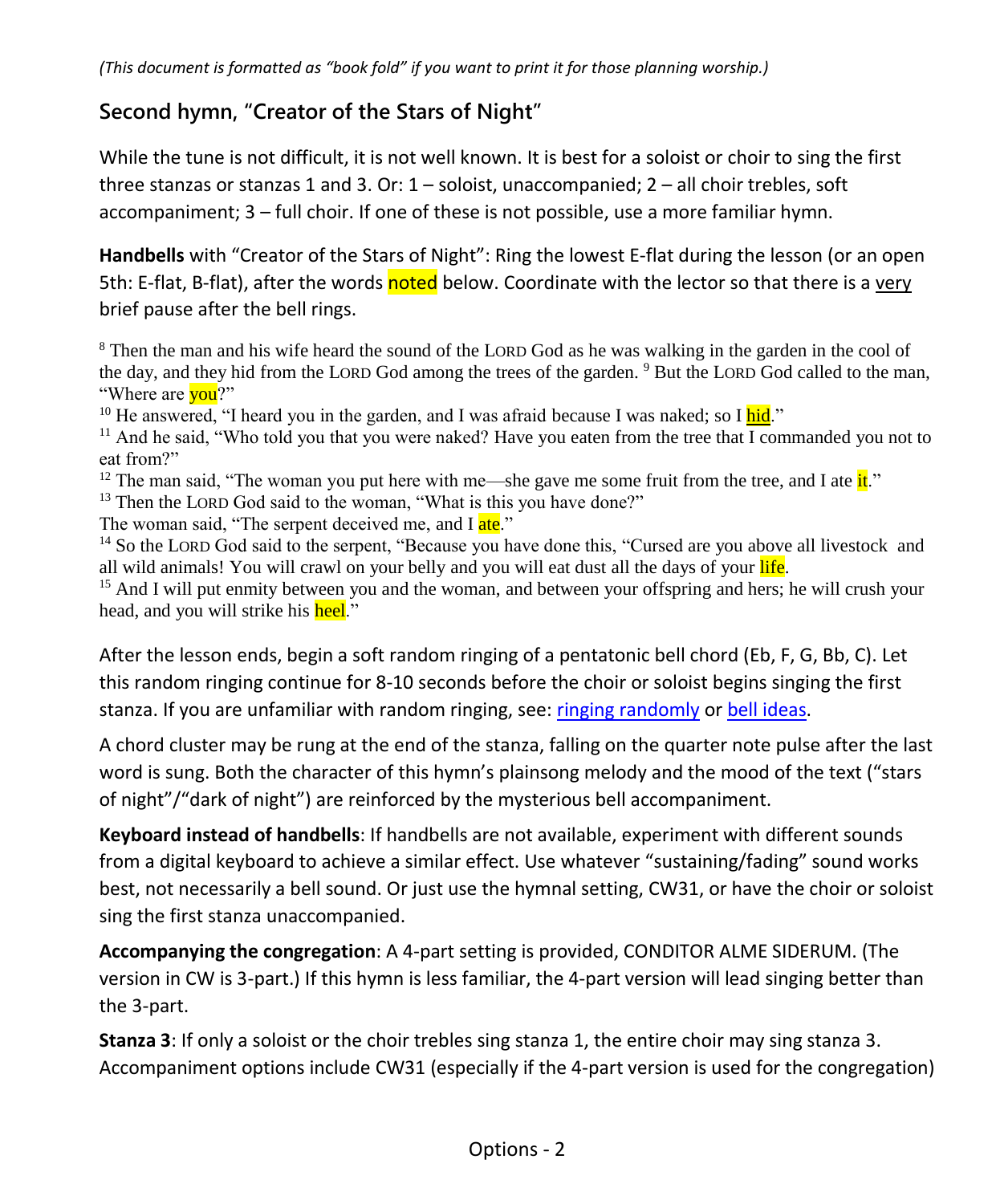or, again, the handbells. An option different than random ringing is to ring all pitches (cluster chord) at the beginning of the stanza and at the end of each phrase.

#### **FIRST LESSON, Genesis 3:8-15**

One of the following hymns and "connection comments" may replace Creator of the Stars of Night. The formatting is the same as the worship folder.

**HYMN Now Sing We, Now Rejoice (CW 34)**

*Each generation has suffered from the fall into sin; "death o'er us had reigned" (stanza 3). How great our joy to be rescued, looking forward to "heavenly joy and light" (stanza 4)!*

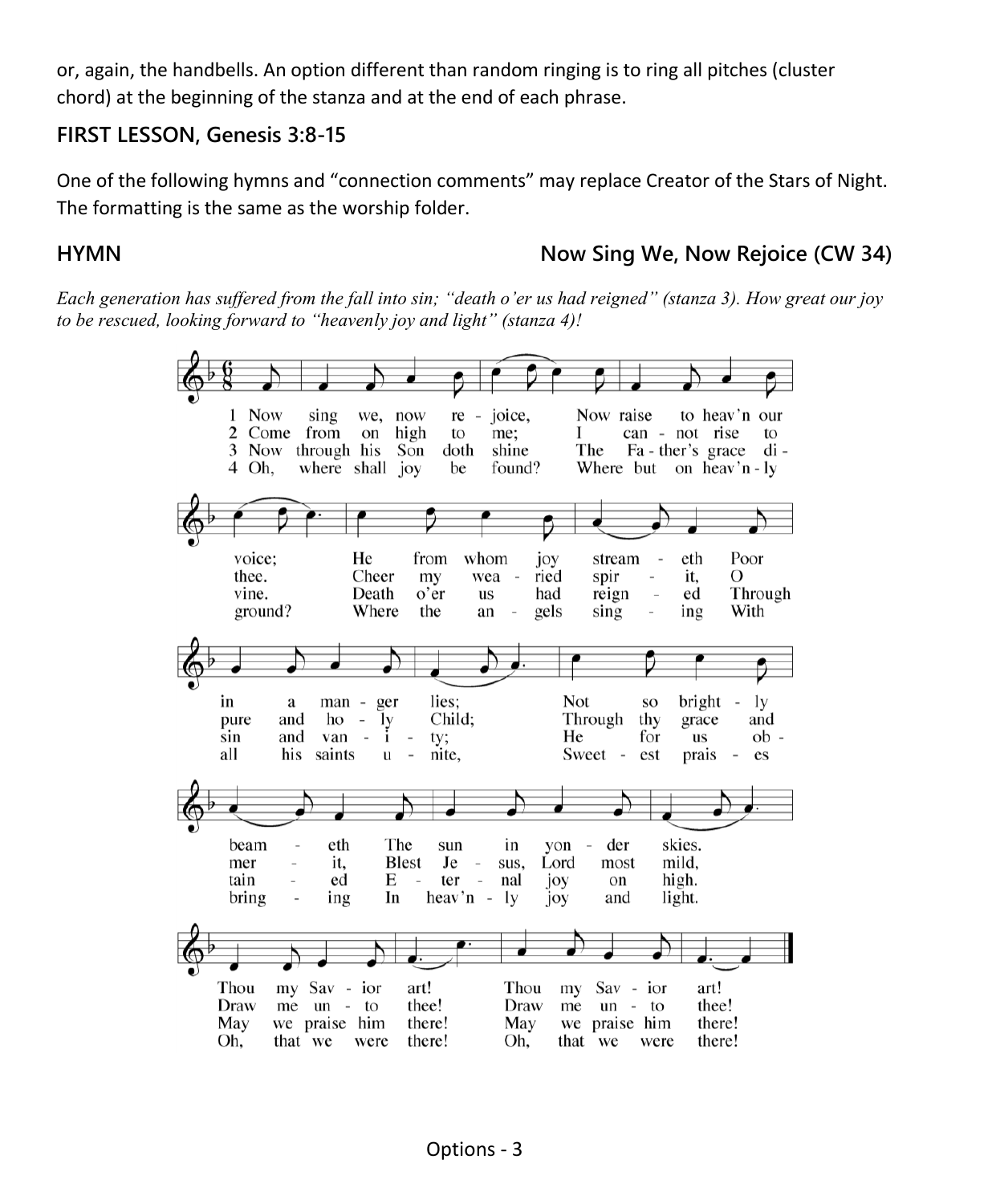*Old Testament believers from the centuries before Jesus was born and 21st century believers looking forward to his second coming have something in common. We plead for his presence, rescue, and redemption.*



CHORAL ANTHEM IDEA to replace the hymn above[: Now Sing We Now Rejoice](https://online.nph.net/now-sing-we-now-rejoice-1.html)

Additional CHORAL ANTHEM IDEAS to replace either hymn:

[Come, O Long-Expected Jesus](https://online.nph.net/come-thou-long-expected-jesus.html) [Comfort, Comfort, All My People](https://online.nph.net/comfort-comfort-all-my-people-1.html) [O Come, O Come, Emmanuel](https://online.nph.net/o-come-o-come-emmanuel-1.html) [Savior of the Nations, Come\)](https://online.nph.net/catalog/product/view/id/21749/category/1555/)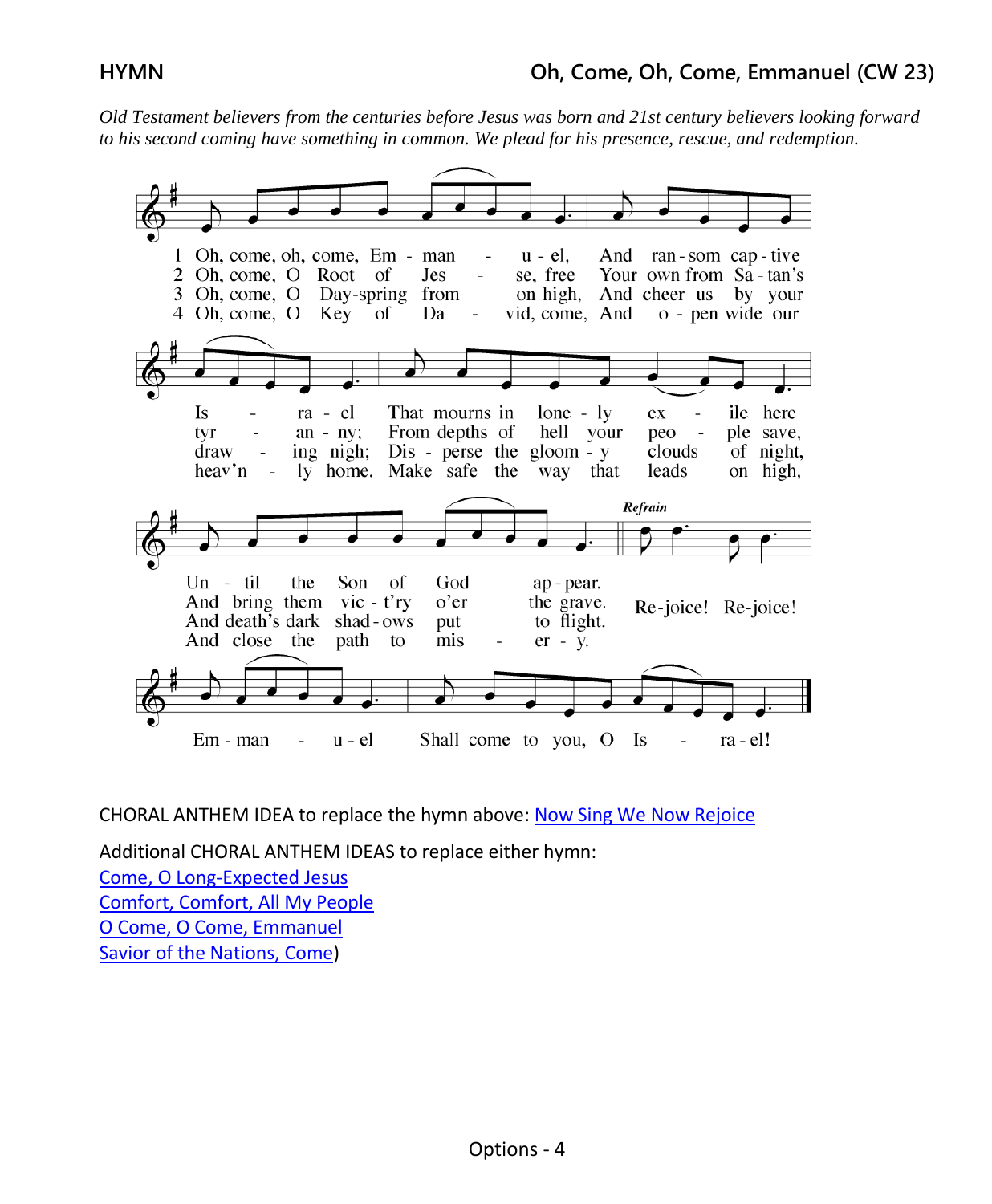#### Options - 5

CHORAL ANTHEM IDEA: [Once In Royal Bethlehem](https://online.nph.net/once-in-royal-bethlehem.html) (combining Once In Royal David's City with O Little Town of Bethlehem)

#### **FOURTH LESSON Luke 1:26-38**

CHORAL ANTHEM IDEAS: [From Heaven Above to Earth I Come](https://online.nph.net/from-heaven-above.html) (the words of CW 33 could be substituted, as used in both options); [Let All Mortal Flesh Keep Silent](https://online.nph.net/let-all-mortal-flesh-keep-silence.html)

### **FIFTH LESSON Matthew 1:18-25**

The following hymn and "connection comment" may replace O Jesus Christ, Your Manger Is.

### **CAROL Come, Your Hearts and Voices Raising (CW 42)**

*Imagine Joseph's confusion! And yet God's love for him—and angelic intervention—enabled him to believe this hymn's bold claim: "See how God . . . gave his Son!"—the same transforming assertion found in the next lesson. We too, in spite of our confusions and doubts, pray that Jesus will "gently lead us and be near us."*

| Come,<br>your                           | hearts                          | and              | voic | es                              | rais - ing,                        | Christ           | the    |
|-----------------------------------------|---------------------------------|------------------|------|---------------------------------|------------------------------------|------------------|--------|
| See<br>2<br>how                         | God,                            | for              | us   | pro<br>$\overline{\phantom{0}}$ | $vid - ing$ ,                      | Gave             | his    |
| 3<br>Christ,<br>from                    | heav'n                          |                  |      |                                 | $second - ing$                     |                  | in     |
|                                         |                                 | to               | us   | de<br>$\overline{\phantom{a}}$  |                                    | And              |        |
| Ja<br>$\cosh$ 's<br>4<br>$\overline{a}$ | Star                            | in               | all  | its                             | splen - dor                        | <b>Beams</b>     | with   |
| $\tilde{\mathcal{L}}$<br>Gra -<br>cious | Child,                          | we               | pray | you,                            | hear<br>us:                        | From             | your   |
|                                         |                                 |                  |      |                                 |                                    |                  |        |
|                                         |                                 |                  |      |                                 |                                    |                  |        |
|                                         |                                 |                  |      |                                 |                                    |                  |        |
|                                         |                                 |                  |      |                                 |                                    |                  |        |
|                                         |                                 |                  |      |                                 |                                    |                  |        |
| with<br>Lord                            | glad - ness prais - ing;        |                  |      | Loud -                          | sing<br>ly.                        | his<br>love      | a -    |
| Son<br>and                              | life                            | $a - bid - ing;$ |      | He                              | our<br>wea -                       | steps<br>ry      | is     |
| love                                    |                                 |                  |      | In                              |                                    |                  |        |
| our                                     | race                            | be - friend-ing, |      |                                 | need<br>our                        | his<br>help      | $ex -$ |
| fort<br>com<br>$\overline{\phantom{a}}$ | and<br>sweet                    | ten - der,       |      | Forc -                          | Sa -<br>ing                        | to<br>tan        | sur-   |
| ly<br>low<br>$\overline{a}$             | man - ger                       | cheer us.        |      | Gent -                          | 1y<br>lead                         | and<br><b>us</b> | be     |
|                                         |                                 |                  |      |                                 |                                    |                  |        |
|                                         |                                 |                  |      |                                 |                                    |                  |        |
|                                         |                                 |                  |      |                                 |                                    |                  |        |
|                                         |                                 |                  |      |                                 |                                    |                  |        |
|                                         |                                 |                  |      |                                 |                                    |                  |        |
| maz - ing,                              | Wor<br>$\overline{\phantom{0}}$ | thy              | folk | Οf                              | Chris<br>$\overline{a}$            | dom.<br>ten -    |        |
| guid - ing                              | From                            | earth's          | woe  | to                              | heav'n<br>$\overline{\phantom{a}}$ | ly<br>joy.       |        |
|                                         |                                 |                  |      |                                 |                                    |                  |        |
| $tend - ing$ ,                          | Saved                           | <b>us</b>        | from | the                             | wi<br>$\sim$                       | foe.<br>lу       |        |
| ren - der,                              | Break<br>$\qquad \qquad -$      | ing              | all  | the                             | pow'rs                             | of<br>hell.      |        |
| near<br><b>us</b>                       | Till                            | we               | join | th' an -                        | gel                                | ic<br>choir.     |        |